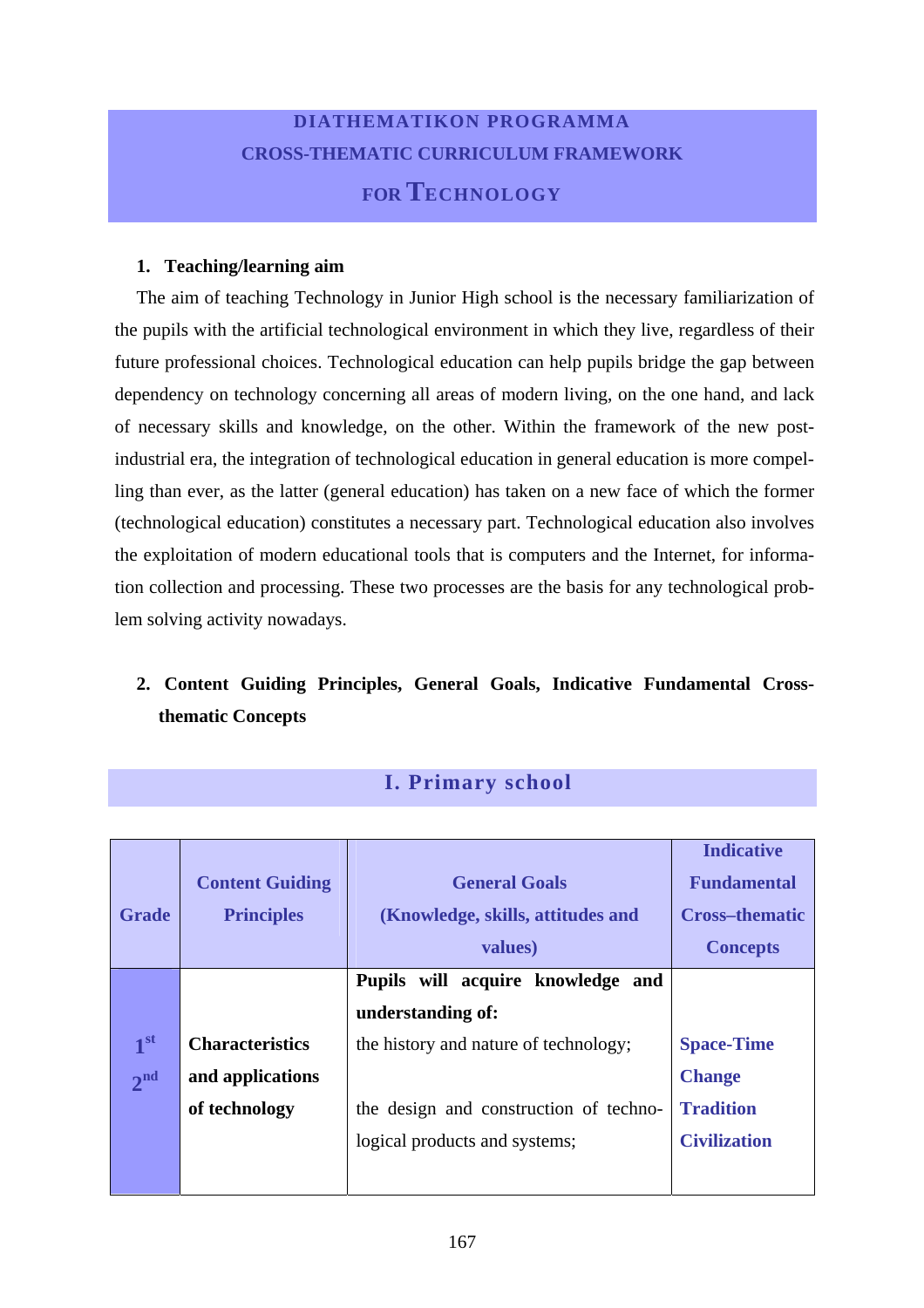|                 |                          | the difference between the natural world  |                     |
|-----------------|--------------------------|-------------------------------------------|---------------------|
|                 |                          | and human-made environments;              |                     |
|                 |                          |                                           |                     |
|                 |                          | tools and techniques used to create arti- |                     |
|                 |                          | ficial environments.                      |                     |
| 1 <sup>st</sup> | <b>Core Concepts of</b>  | the dependency of technological systems   | <b>Space-Time</b>   |
| 2 <sup>nd</sup> | <b>Technology</b>        | on resources and demands/needs;           | <b>Similarity-</b>  |
|                 |                          |                                           | <b>Difference</b>   |
|                 |                          | the connections between core concepts     | <b>Tradition</b>    |
|                 |                          | of technology and other aspects of life.  |                     |
| 1 <sup>st</sup> | <b>Relationship be-</b>  | the way knowledge relates to everyday     | Similarity-         |
| 2 <sup>nd</sup> | tween technologies       | experience;                               | <b>Difference</b>   |
|                 | and between tech-        |                                           | <b>Interaction</b>  |
|                 | nology and other         | relationships and connection with other   |                     |
|                 | fields                   | fields of study.                          |                     |
| 1 <sup>st</sup> | <b>Selection and use</b> | artificial environments;                  | <b>Space-Time</b>   |
| 2 <sup>nd</sup> | of construction          |                                           | <b>Tradition</b>    |
|                 | technology               | the developments in the construction of   | <b>Civilization</b> |
|                 |                          | shelters for human protection (from       | <b>Organization</b> |
|                 |                          | caves to houses, flat and office com-     | <b>System</b>       |
|                 |                          | plexes);                                  | <b>Similarity-</b>  |
|                 |                          |                                           | <b>Difference</b>   |
|                 |                          | different professions involved in the     |                     |
|                 |                          | construction process.                     |                     |
| 1 <sup>st</sup> | <b>Selection and use</b> | expendable and long-life goods;           | <b>Space-Time</b>   |
| 2 <sup>nd</sup> | of production            |                                           | <b>Tradition</b>    |
|                 | process technology       | industrial products designed for con-     | <b>Civilization</b> |
|                 |                          | sumption and use;                         | <b>Organization</b> |
|                 |                          |                                           | <b>System</b>       |
|                 |                          | how to re-design products to optimize     | <b>Similarity-</b>  |
|                 |                          | speed, cost, etc;                         | <b>Difference</b>   |
|                 |                          |                                           |                     |
|                 |                          | the processes of design, production, con- |                     |
|                 |                          | trol, packaging and promotion of prod-    |                     |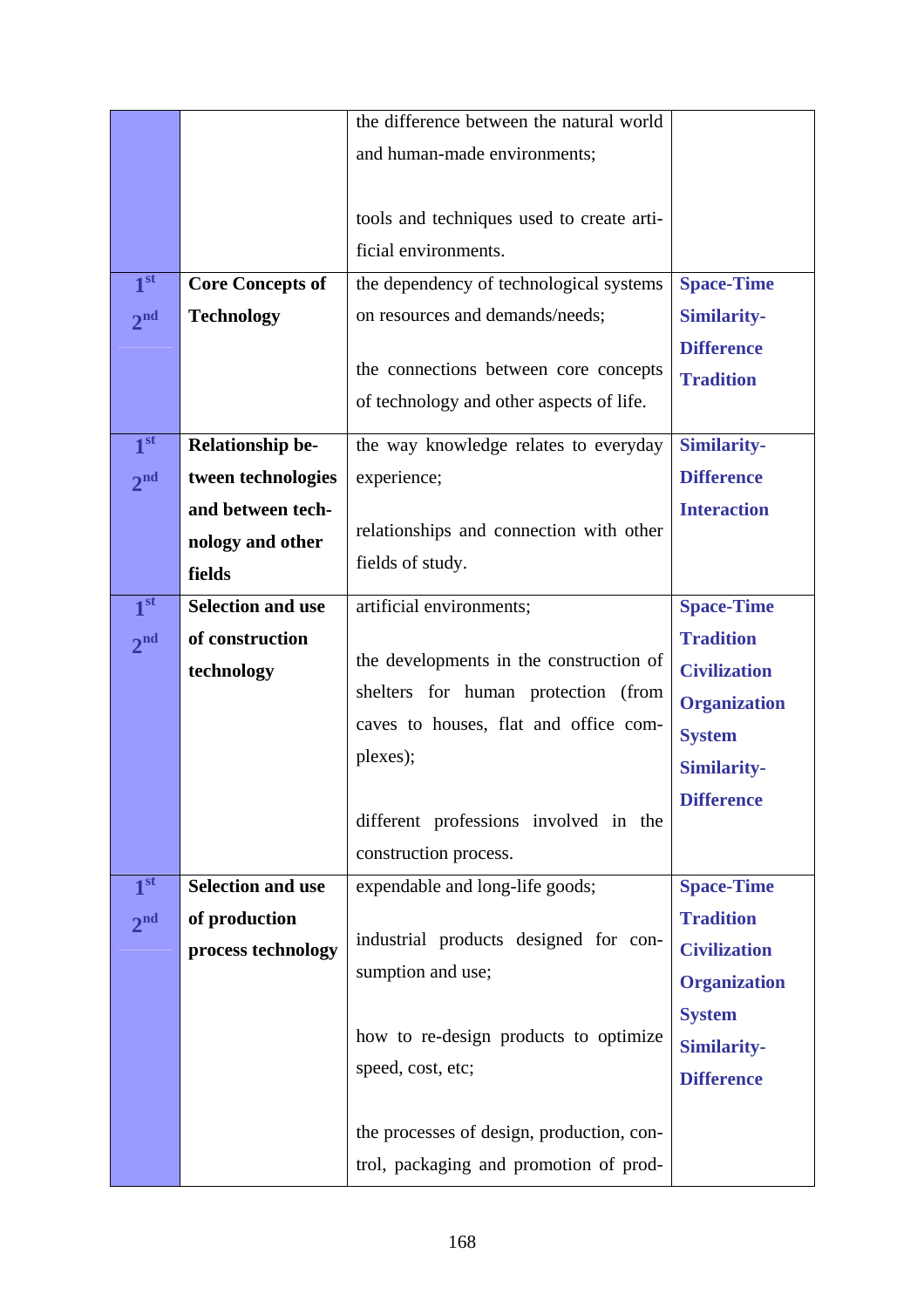|                 |                          | ucts;                                     |                     |
|-----------------|--------------------------|-------------------------------------------|---------------------|
|                 |                          |                                           |                     |
|                 |                          | the role of humans in the production      |                     |
|                 |                          | process.                                  |                     |
| 1 <sup>st</sup> | <b>Transportation</b>    | streets and highways as parts of a bigger | <b>Space-Time</b>   |
| 2 <sup>nd</sup> | <b>Technologies</b>      | system and their function within the      | <b>Tradition</b>    |
|                 |                          | greater transport system;                 | <b>Civilization</b> |
|                 |                          |                                           | <b>Organization</b> |
|                 |                          | the function and safe use of transport    | <b>System</b>       |
|                 |                          | systems;                                  | <b>Similarity-</b>  |
|                 |                          |                                           | <b>Difference</b>   |
|                 |                          | the way animals move from place to        |                     |
|                 |                          | place as compared to the way pupils go    |                     |
|                 |                          | from home to school and back;             |                     |
|                 |                          | car maintenance and components;           |                     |
|                 |                          |                                           |                     |
|                 |                          | the way vehicles have been used in vari-  |                     |
|                 |                          | ous places around the world to transport  |                     |
|                 |                          | people and goods.                         |                     |
| 1 <sup>st</sup> | The Impact of            | the process of recycling paper, card-     | <b>Space-Time</b>   |
| 2 <sub>nd</sub> | <b>Technology on the</b> | board and aluminum cans to produce        | <b>Tradition</b>    |
|                 | environment              | new products;                             | <b>Civilization</b> |
|                 |                          |                                           | <b>Organization</b> |
|                 |                          | the harmful effects of pollution on peo-  | <b>Similarity-</b>  |
|                 |                          | ple and animals;                          | <b>Difference</b>   |
|                 |                          |                                           | <b>Individual-</b>  |
|                 |                          | the importance of re-using and recycling  | <b>Society</b>      |
|                 |                          | products;                                 |                     |
|                 |                          |                                           |                     |
|                 |                          | the effects that a material, product or   |                     |
|                 |                          | technological system can have on the      |                     |
|                 |                          | environment.                              |                     |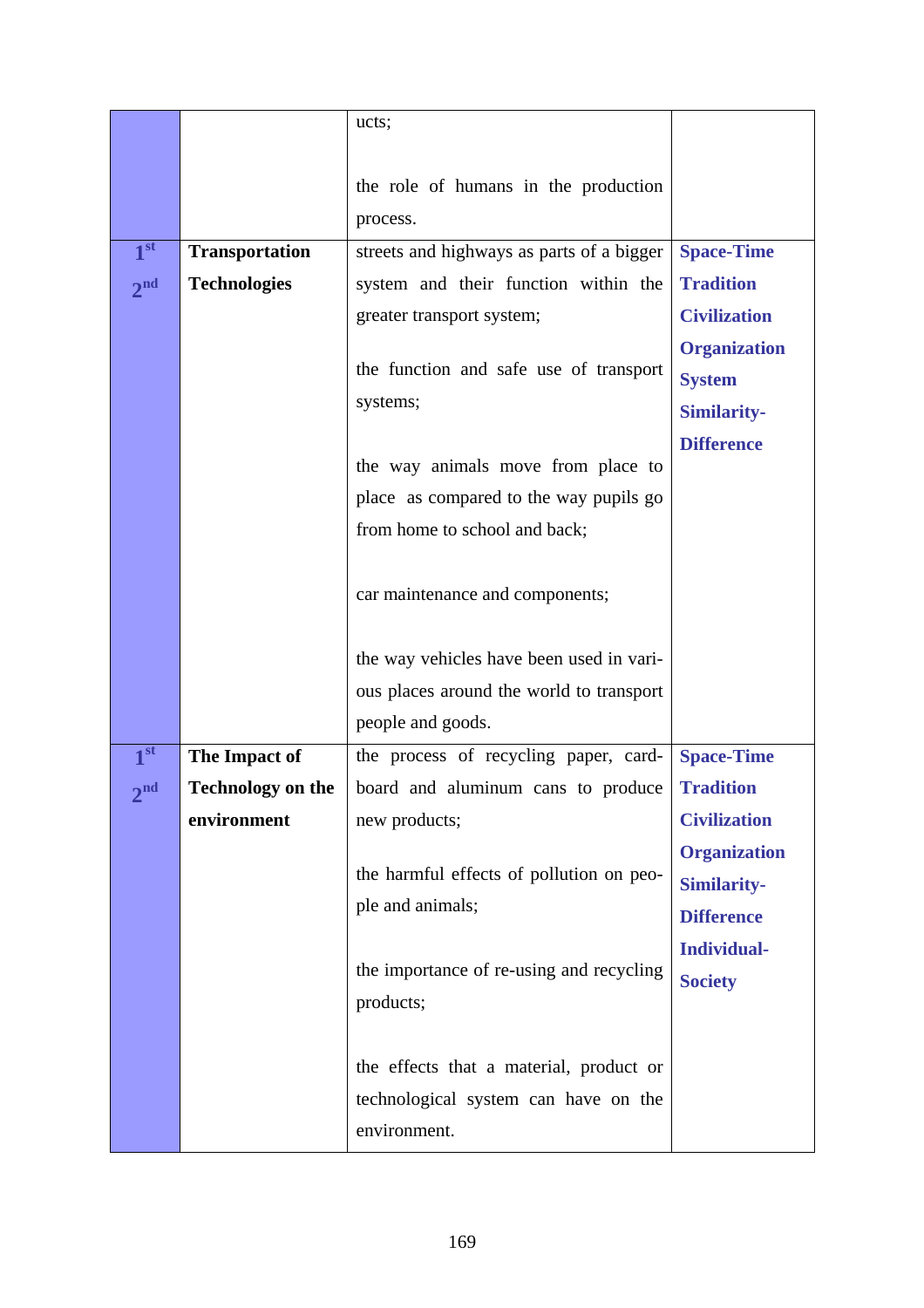|                 |                                 | Pupils should consolidate their knowl-    |                     |
|-----------------|---------------------------------|-------------------------------------------|---------------------|
|                 |                                 | edge and understanding of:                |                     |
| 3 <sup>rd</sup> | The characteris-                | the differences between technology and    | <b>Space-Time</b>   |
| 4 <sup>th</sup> | tics and uses of                | science;                                  | <b>Tradition</b>    |
| 5 <sup>th</sup> | technology                      |                                           | <b>Civilization</b> |
| 6 <sup>th</sup> |                                 | various processes and techniques;         | <b>Organization</b> |
|                 |                                 |                                           | <b>System</b>       |
|                 |                                 | the way technology changes people's       | <b>Similarity-</b>  |
|                 |                                 | perspective of the world;                 | <b>Difference</b>   |
|                 |                                 |                                           |                     |
|                 |                                 | the impact of culture and economy on      |                     |
|                 |                                 | technological developments.               |                     |
| 3 <sup>rd</sup> | Core concepts of                | the concepts of systems, resources, de-   | <b>Space-Time</b>   |
| 4 <sup>th</sup> | technology                      | mands and procedures;                     | <b>Civilization</b> |
| 5 <sup>th</sup> | <b>Systems</b>                  |                                           | <b>Organization</b> |
| 6 <sup>th</sup> | <b>Resources</b>                | the use of advanced tools;                | <b>System</b>       |
|                 | <b>Demands/needs</b>            |                                           | <b>Similarity-</b>  |
|                 | Optimum solu-                   | the factors pertaining design: how a      | <b>Difference</b>   |
|                 | tions                           | product will be developed and used, the   | <b>Individual-</b>  |
|                 | <b>Trends</b>                   | natural laws that restrict the develop-   | <b>Society</b>      |
|                 |                                 | ment of an idea, the necessary resources, | <b>Conflict</b>     |
| 3 <sup>rd</sup> |                                 | the existing cultural norms.              |                     |
|                 | Relationship                    | the relationship between various tech-    | <b>Space-Time</b>   |
| 4 <sup>th</sup> | among technolo-                 | nologies and between technology and       | <b>Tradition</b>    |
| 5 <sup>th</sup> | gies and interrela-             | other fields of study;                    | <b>Civilization</b> |
| 6 <sup>th</sup> | tion of technology              | how different technologies are combined   | <b>System</b>       |
|                 | with other re-<br>search fields | in the development of new products and    |                     |
|                 |                                 | machines.                                 |                     |
| 3 <sup>rd</sup> | <b>Selection and use</b>        | The idea of people forming communities    | <b>Space-Time</b>   |
| 4 <sup>th</sup> | of construction                 | and its importance;                       | <b>Tradition</b>    |
| 5 <sup>th</sup> | technologies                    |                                           | <b>Civilization</b> |
|                 |                                 | the construction of the artificial envi-  | <b>System</b>       |
| 6 <sup>th</sup> |                                 | ronment in which they live;               | <b>Organization</b> |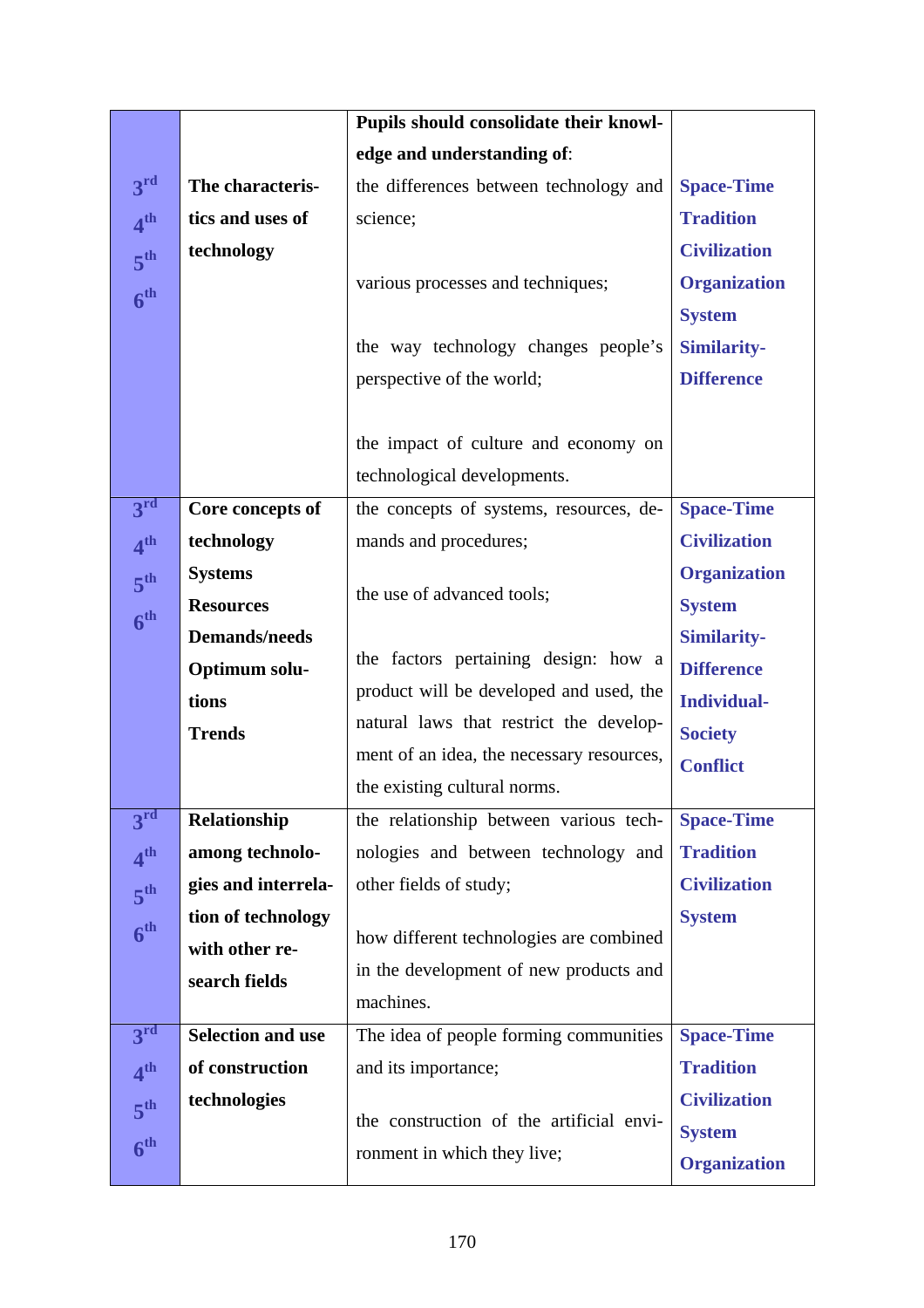|                 |                          | the fact that the resources used in the    |                     |
|-----------------|--------------------------|--------------------------------------------|---------------------|
|                 |                          | construction process are basically tools,  |                     |
|                 |                          | machines, materials, information, en-      |                     |
|                 |                          | ergy, funds (money), time and humans;      |                     |
|                 |                          |                                            |                     |
|                 |                          | the fact that maintenance is a necessary   |                     |
|                 |                          | process for the preservation of buildings  |                     |
|                 |                          | and other constructions.                   |                     |
| 3 <sup>rd</sup> | <b>Selection and use</b> | ways of goods production;                  | <b>Space-Time</b>   |
| 4 <sup>th</sup> | of manufacturing         |                                            | <b>Tradition</b>    |
|                 | technologies             | servicing the goods to ensure that they    | <b>Civilization</b> |
| 5 <sup>th</sup> |                          | function properly and satisfy increasing   | <b>Organization</b> |
| 6 <sup>th</sup> |                          | demands;                                   | <b>System</b>       |
|                 |                          |                                            | <b>Similarity-</b>  |
|                 |                          | the process of decision-making for the     | <b>Difference</b>   |
|                 |                          | selection of industrial products;          | <b>Individual-</b>  |
|                 |                          |                                            |                     |
|                 |                          | the impact of technology on the envi-      | <b>Society</b>      |
|                 |                          | ronment as a key point of analysis in the  | <b>Conflict</b>     |
|                 |                          | designing of a product;                    |                     |
|                 |                          |                                            |                     |
|                 |                          | production systems as conversion proce-    |                     |
|                 |                          | dures of natural materials that are culti- |                     |
|                 |                          | vated or mined and are converted into      |                     |
|                 |                          | industrial reserves.                       |                     |
|                 |                          |                                            |                     |
| 3 <sup>rd</sup> | <b>Transportation</b>    | The transportation technological system    | <b>Space-Time</b>   |
| 4 <sup>th</sup> | <b>Technologies</b>      | as a whole whose parts combine to fa-      | <b>Tradition</b>    |
| 5 <sup>th</sup> |                          | cilitate the transportation of people and  | <b>Civilization</b> |
| 6 <sup>th</sup> |                          | goods;                                     | <b>Organization</b> |
|                 |                          | different transportation systems such as   | <b>System</b>       |
|                 |                          |                                            | <b>Similarity-</b>  |
|                 |                          | boats, rail and road networks, airports;   | <b>Difference</b>   |
|                 |                          |                                            | <b>Individual-</b>  |
|                 |                          | The application of scientific knowledge,   | <b>Society</b>      |
|                 |                          | the fields of science                      |                     |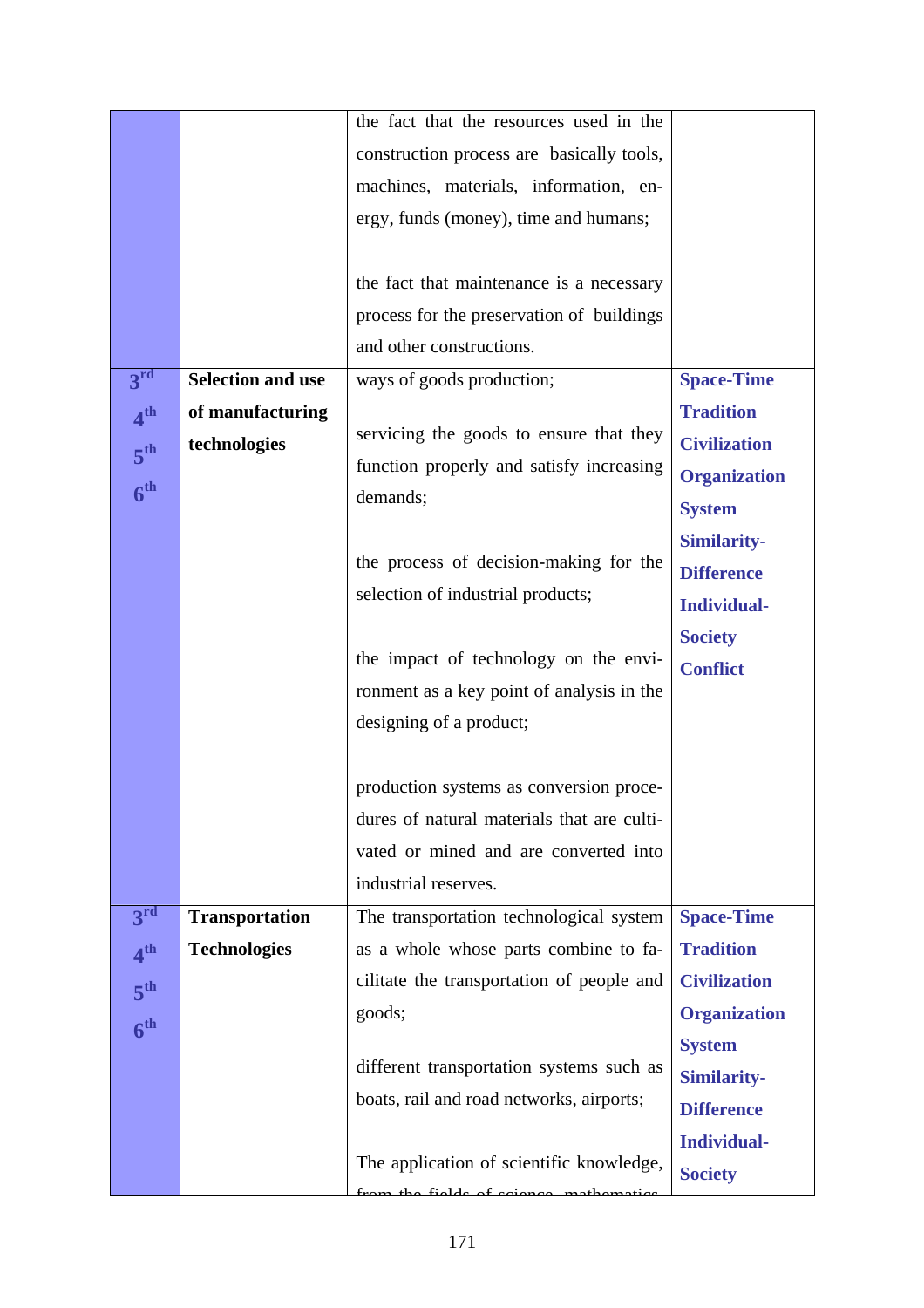|                 |                   | from the fields of science, mathematics,  | <b>Conflict</b>     |
|-----------------|-------------------|-------------------------------------------|---------------------|
|                 |                   | social sciences and arts to the field of  |                     |
|                 |                   | transportations;                          |                     |
|                 |                   |                                           |                     |
|                 |                   | the fact that the transportation system   |                     |
|                 |                   | consists of various subsystems and needs  |                     |
|                 |                   | huge quantities of energy to work.        |                     |
| 3 <sup>rd</sup> | The Impact of     | alternative technological solutions for   | <b>Space-Time</b>   |
| 4 <sup>th</sup> | technology on the | the protection of environment;            | <b>Tradition</b>    |
| 5 <sup>th</sup> | environment       |                                           | <b>Civilization</b> |
|                 |                   | the positive and negative impact of tech- | <b>Organization</b> |
| 6 <sup>th</sup> |                   | nology on the environment;                | <b>System</b>       |
|                 |                   |                                           | <b>Similarity-</b>  |
|                 |                   | the various technologies used to limit    | <b>Difference</b>   |
|                 |                   | irrational use of resources;              | <b>Individual-</b>  |
|                 |                   |                                           | <b>Society</b>      |
|                 |                   | the most appropriate ways of waste dis-   | <b>Conflict</b>     |
|                 |                   | posal and recycling;                      |                     |
|                 |                   |                                           |                     |
|                 |                   | the ways to keep the environment clean;   |                     |
|                 |                   |                                           |                     |
|                 |                   | alternative methods of transportation     |                     |
|                 |                   | that reduce environmental pollution.      |                     |

# **II. Junior High school**

|                 |                        |                                        | <b>Indicative</b>     |
|-----------------|------------------------|----------------------------------------|-----------------------|
|                 | <b>Content Guiding</b> | <b>General Goals</b>                   | <b>Fundamental</b>    |
| <b>Grade</b>    | <b>Principles</b>      | (Knowledge, skills, attitudes, values) | <b>Cross-thematic</b> |
|                 |                        |                                        | <b>Concepts</b>       |
|                 |                        | Pupils should gain insight into:       |                       |
| 1 <sup>st</sup> | The characteris-       | technological developments and their   | <b>Space-Time</b>     |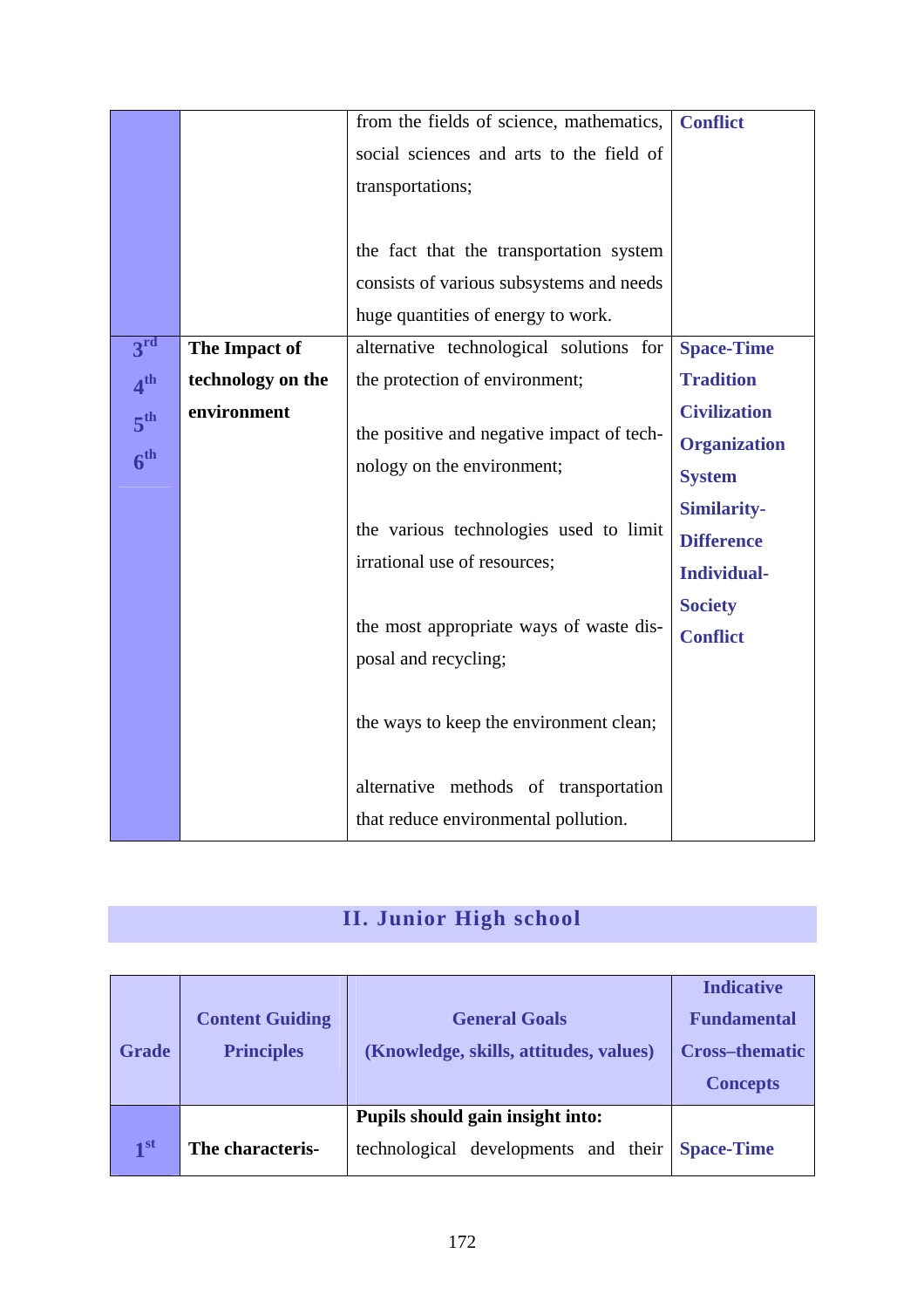|                | tics and applica-       | causes;                                            | <b>Tradition</b>    |
|----------------|-------------------------|----------------------------------------------------|---------------------|
|                | tions of Technol-       |                                                    | <b>Civilization</b> |
|                | ogy                     | the interrelationship between way of liv-          | <b>Organization</b> |
|                |                         | ing and technology;                                | <b>System</b>       |
|                |                         |                                                    | <b>Similarity-</b>  |
|                |                         | ways of improving existing technolo-               | <b>Difference</b>   |
|                |                         | gies;                                              | <b>Individual-</b>  |
|                |                         |                                                    | <b>Society</b>      |
|                |                         | the use of computers to design a model             | <b>Conflict</b>     |
|                |                         | of a future product;                               |                     |
|                |                         |                                                    |                     |
|                |                         | creativity as a core element in the devel-         |                     |
|                |                         | opment of new products and systems;                |                     |
|                |                         |                                                    |                     |
|                |                         | the development of technology as a                 |                     |
|                |                         | product of the knowledge acquired                  |                     |
|                |                         | through research and experimentation;              |                     |
|                |                         |                                                    |                     |
|                |                         | the evaluation of market applications of           |                     |
|                |                         | technology for economic, political and             |                     |
|                |                         | environmental purposes.                            |                     |
| $\blacksquare$ | <b>Core Concepts of</b> | technological systems and their subsys- Space-Time |                     |
|                | <b>Technology</b>       | tems;                                              | <b>Tradition</b>    |
|                | <b>Systems</b>          |                                                    | <b>Civilization</b> |
|                | <b>Resources</b>        | the way an automated production line               | <b>Organization</b> |
|                | <b>Demands/Needs</b>    | works;                                             | <b>System</b>       |
|                | Optimum solu-           |                                                    | <b>Similarity-</b>  |
|                | tions                   | practices, constructions;                          | <b>Difference</b>   |
|                | <b>Trends</b>           |                                                    | <b>Individual-</b>  |
|                |                         | the use of information in order to deter-          | <b>Society</b>      |
|                |                         | mine the faulty functioning of appliances          |                     |
|                |                         | and the process of maintaining products            |                     |
|                |                         | and systems.                                       |                     |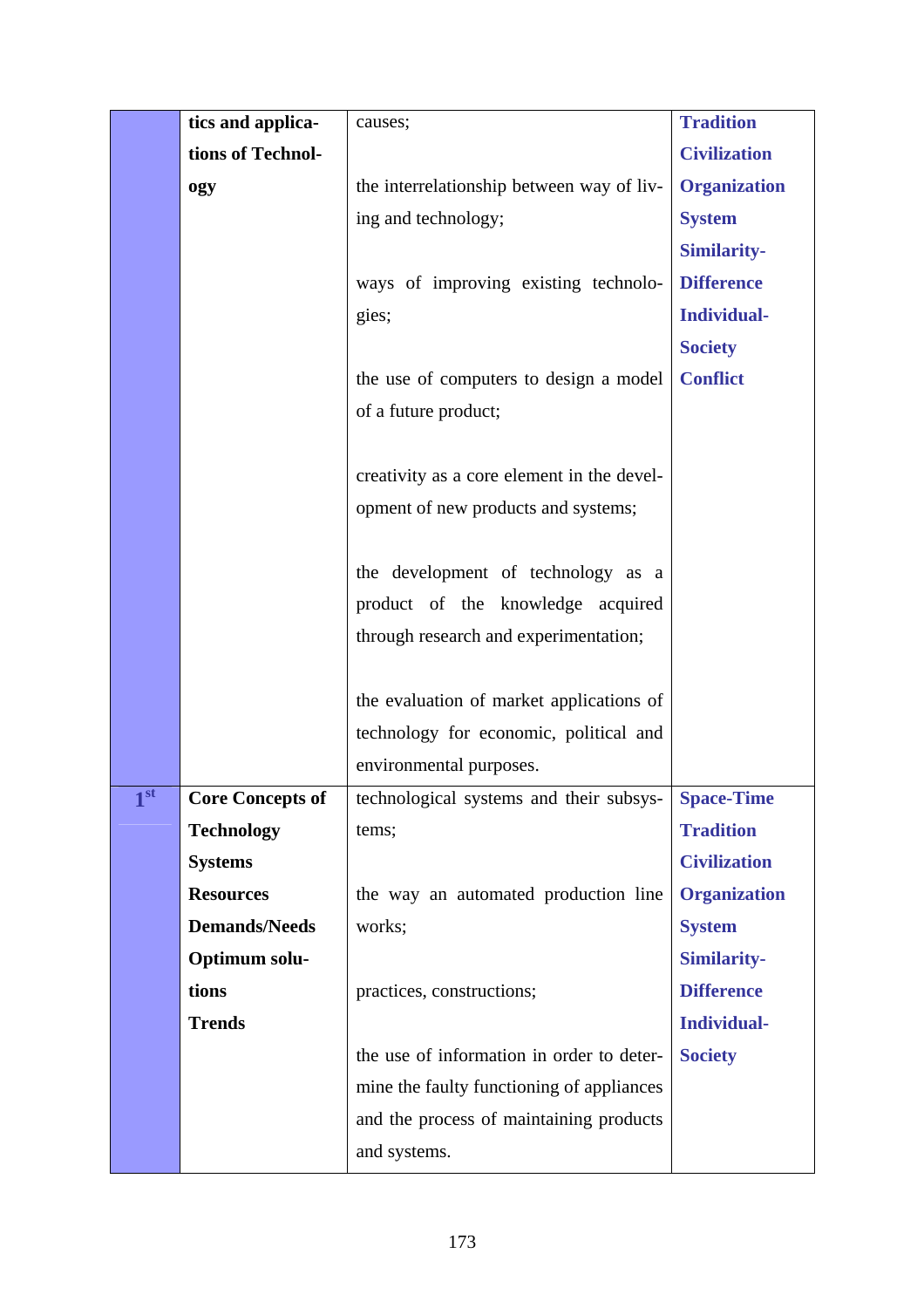| 2 <sup>nd</sup> | <b>Relationships</b>     | the interrelationship of technology with    | <b>Space</b>        |
|-----------------|--------------------------|---------------------------------------------|---------------------|
|                 | among Technolo-          | other fields of study;                      | <b>Tradition</b>    |
|                 | gies and interrela-      |                                             | <b>Civilization</b> |
|                 | tionship between         | technological ideas, processes,<br>how      | <b>Organization</b> |
|                 | <b>Technology and</b>    | products and systems are interrelated;      | <b>System</b>       |
|                 | other fields of re-      |                                             | Similarity-         |
|                 | search                   | the interrelation of various professions in | <b>Difference</b>   |
|                 |                          | the workplace in technological and          | <b>Individual-</b>  |
|                 |                          | manufacturing environments;                 | <b>Society</b>      |
|                 |                          |                                             | <b>Conflict</b>     |
|                 |                          | dissemination<br>the<br>of<br>technological |                     |
|                 |                          | knowledge as a way of improving living      |                     |
|                 |                          | standards and increasing the competi-       |                     |
|                 |                          | tiveness of a country in the international  |                     |
|                 |                          | market.                                     |                     |
| 2 <sup>nd</sup> | <b>Selection and use</b> | the design and building of model con-       | <b>Space-</b>       |
|                 | of construction          | structions and the importance of artifi-    | <b>Time</b>         |
|                 | technologies             | cial environments in everyday life;         | <b>Tradition</b>    |
|                 |                          |                                             | <b>Civilization</b> |
|                 |                          | different kinds of constructions and their  | <b>Organization</b> |
|                 |                          | use;                                        | <b>System</b>       |
|                 |                          |                                             | <b>Similarity</b>   |
|                 |                          | the importance of proper design, main-      | <b>Difference</b>   |
|                 |                          | tenance and appropriate subsystems in       | <b>Individual-</b>  |
|                 |                          | the buildings of a community;               | <b>Society</b>      |
|                 |                          |                                             | <b>Conflict</b>     |
|                 |                          | how constructions change and what           |                     |
|                 |                          | causes this change;                         |                     |
|                 |                          |                                             |                     |
|                 |                          | the necessary materials for a construc-     |                     |
|                 |                          | tion project.                               |                     |
| 2 <sup>nd</sup> | <b>Selection and use</b> | industrial products and systems, how        | <b>Space-Time</b>   |
|                 | of production            | they are constructed and how they can       | <b>Tradition</b>    |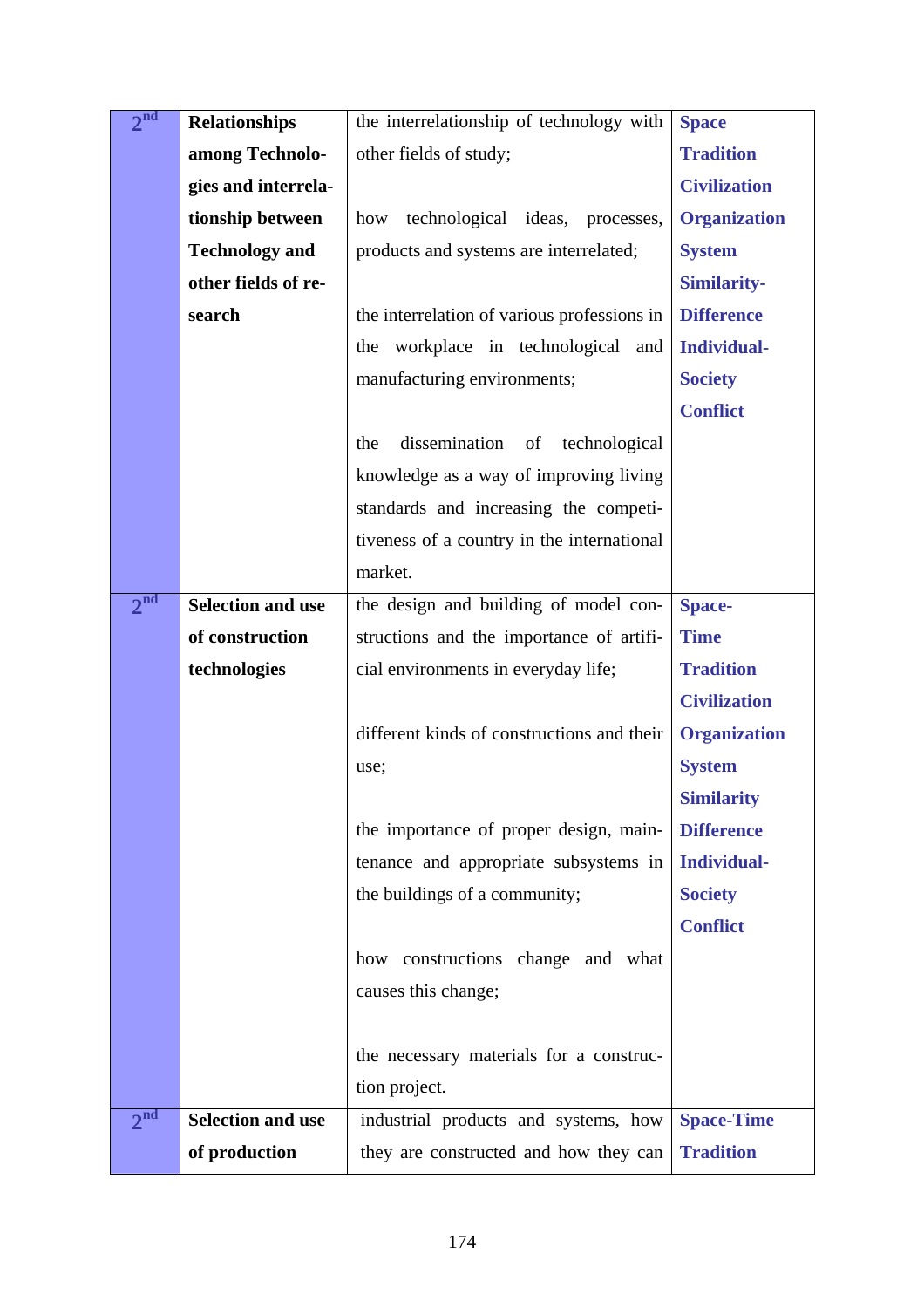| technologies          | be properly used, how they are pro-       | <b>Civilization</b> |
|-----------------------|-------------------------------------------|---------------------|
|                       | moted in the market and what process      | <b>Organization</b> |
|                       | of waste disposal is followed;            | <b>System</b>       |
|                       |                                           | <b>Similarity-</b>  |
|                       | maintenance of industrial products in     | <b>Difference</b>   |
|                       | order to ensure their proper and safe     | <b>Individual-</b>  |
|                       | function;                                 | <b>Society</b>      |
|                       |                                           | <b>Conflict</b>     |
|                       | manufacturing processes<br>affect<br>how  |                     |
|                       | people and the environment;               |                     |
|                       |                                           |                     |
|                       | techniques for the design and develop-    |                     |
|                       | ment of technological processes and       |                     |
|                       | systems compatible with the natural en-   |                     |
|                       | vironment;                                |                     |
|                       |                                           |                     |
|                       | the parameters of development that        |                     |
|                       | delegate the workforce into primary,      |                     |
|                       | secondary and tertiary sector.            |                     |
| <b>Transportation</b> | how different transportation means are    | <b>Space-Time</b>   |
| <b>Technologies</b>   | used on land, water, in the air and space | <b>Tradition</b>    |
|                       | and that different environments require   | <b>Civilization</b> |
|                       | suitable vehicles and systems for the     | <b>Organization</b> |
|                       | transportation of people and goods;       | <b>System</b>       |
|                       |                                           | <b>Similarity-</b>  |
|                       | the problems caused when a specific       | <b>Difference</b>   |
|                       | subsystem does not work or is missing,    | <b>Individual-</b>  |
|                       | as well as the interdependence of trans-  | <b>Society</b>      |
|                       | portation systems and their relationship  | <b>Conflict</b>     |
|                       | with other systems;                       |                     |
|                       |                                           |                     |
|                       | the design and construction of model      |                     |
|                       | transportation subsystems and how each    |                     |